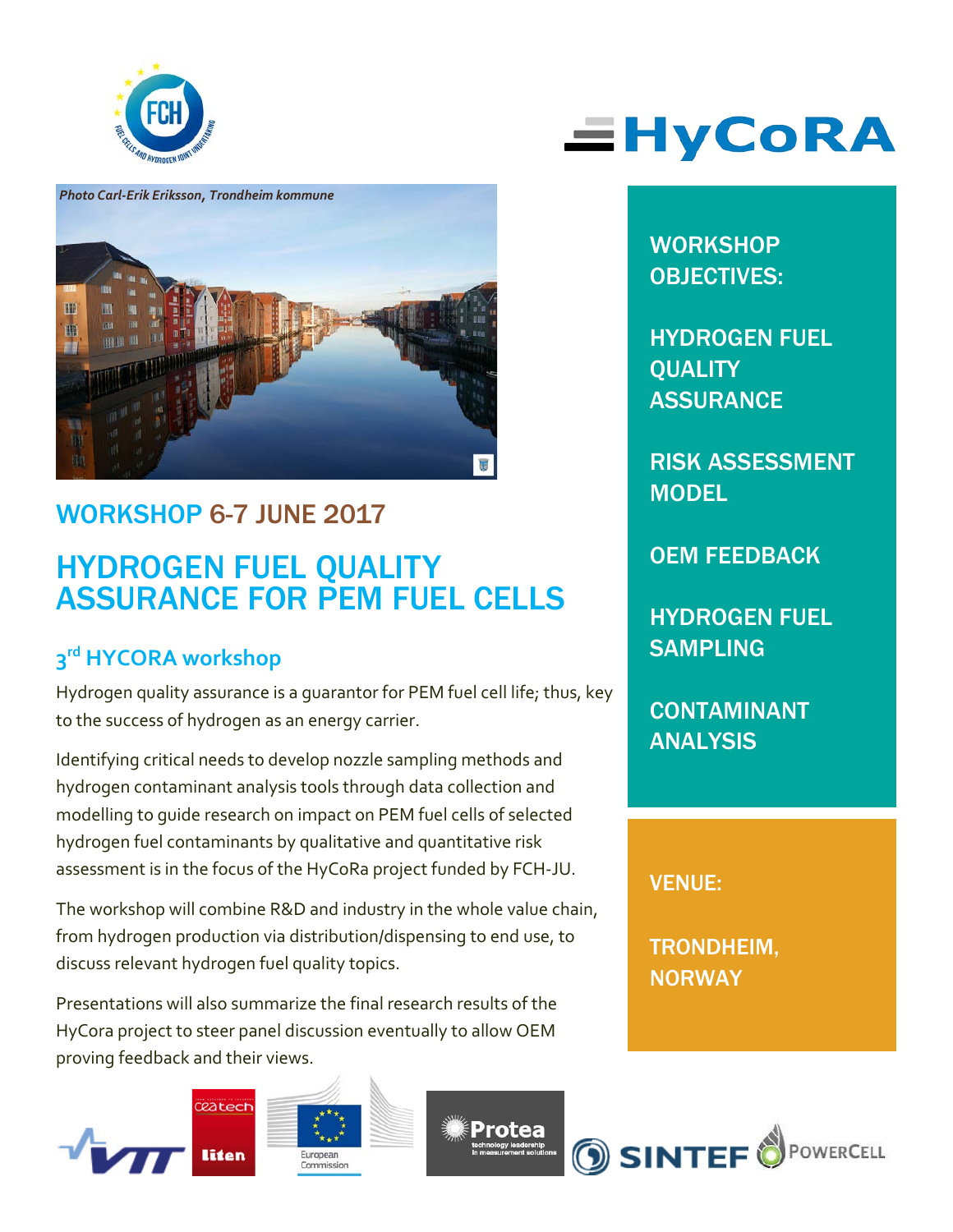



#### **AGENDA - Day 1**

| <b>6 June 2017</b> |                                                               | <b>Speaker</b>                               |
|--------------------|---------------------------------------------------------------|----------------------------------------------|
|                    | 11:00-12:00   Tour SINTEF H2 labs                             |                                              |
| 13:00              | Arrival, registration and light lunch                         |                                              |
|                    | 13:30-13:40   Welcome & opening remarks                       |                                              |
| 13:40-14:00        | HyCoRA project objectives, scope and brief summary of results | Jaana Viitakangas, VTT                       |
| 14:00-14:20        | The importance of fuel quality                                | Felix Blank, Daimler                         |
| 14:20-14:40        | Catalyst/MEA vs fuel quality                                  | NN, TBC                                      |
| $14:40-15:20$      | <b>Break</b>                                                  |                                              |
| 15:20-15:50        | HYCORA impurity measurements: HCHO and HCOOH                  | Jaana Viitakangas, VTT                       |
| $15:50-16:10$      | HYCORA risk assessment model                                  | Jari Ihonen, VTT                             |
| $16:10-16:30$      | Impact of CO and H2S on single cell and stack performance     | Sylvie Escribano / Irina<br>Profatilova, CEA |
| 16:30-17:30        | Discussions first day                                         | All                                          |
| 20:00              | Dinner                                                        |                                              |